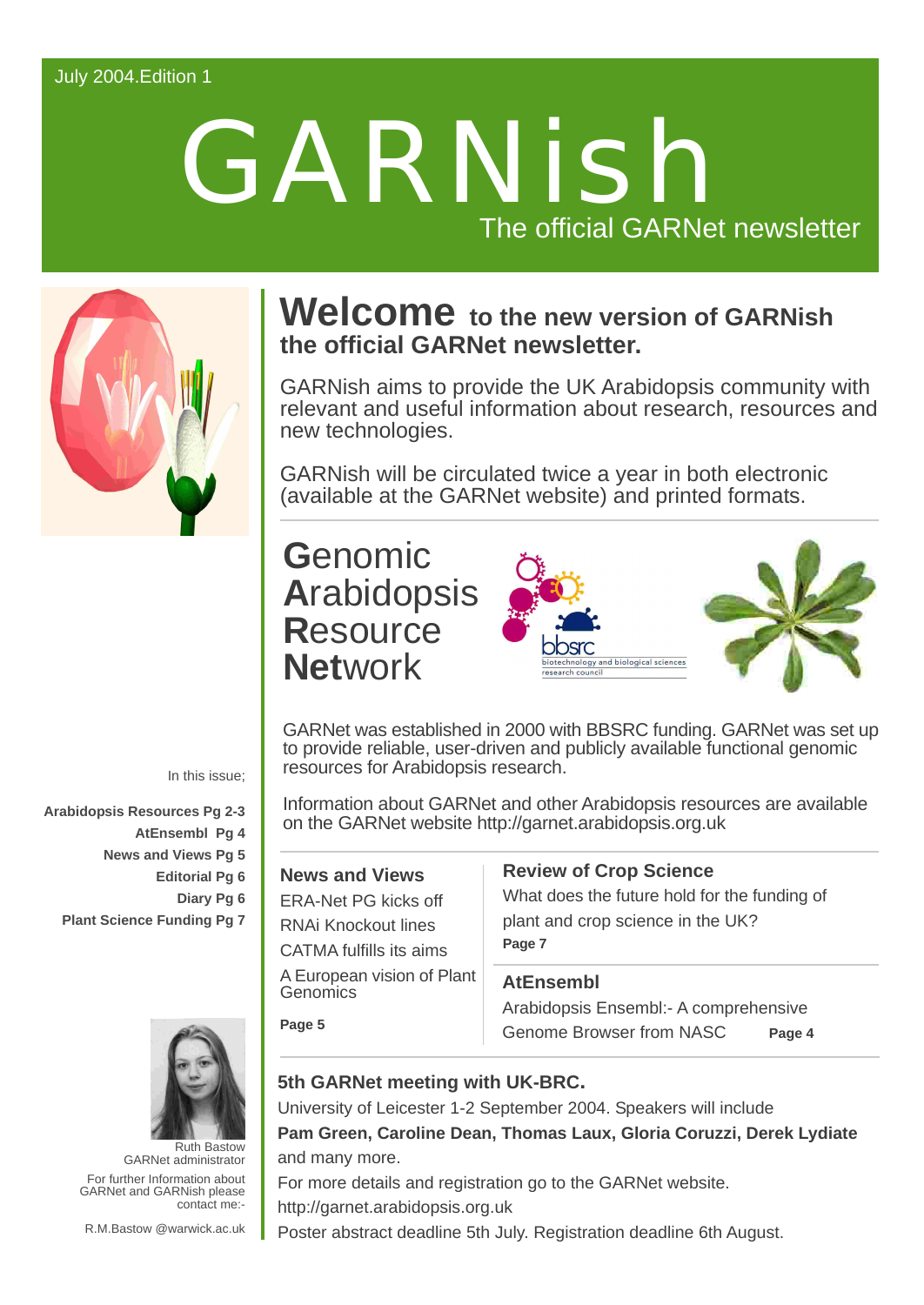

**Transcriptome** 

Pg 2

# **Arabidopsis Resources**



An affymetrix gene chip service is provided by Sean May and his team at NASC (Nottingham Arabidopsis Stock Centre) <http://Arabidopsis.info/>

Users provide RNA and NASC carries out all technical procedures associated with hybridisation and data capture. The gene expression data generated is provided to the user in raw and excel formats. A 'post-chip' service for help with data analysis is also provided.

For further information see <http://www.york.ac.uk/res/garnet/providers.htm>



Proteome analysis The Cambridge Centre for Proteomics (CCP) provides a proteomic resource for the UK Arabidopsis community.

> The service carries out quantitative proteome analysis, by employing difference gel electrophoresis and identifying proteins exhibiting a change in expression under a given set of circumstances by a combination of peptide mass fingerprinting and de novo sequencing.

> For further information see <http://www.york.ac.uk/res/garnet/providers.htm>



analysis This resource is provided by Prof Mike Beale and located at the National Plant and Microbial Metabolic Centre at Rothamsted Research.

> The facility provides both targeted and general metabolite profiling of the Arabidopsis metabolome using HPLC, MS and NMR.

> For further information see <http://www.york.ac.uk/res/garnet/providers.htm>



Gene Transfer Clone Identification and Distribution service is available from GeTCID.

Users provide DNA for hybridisation to colony filters representing 4 different Arabidopsis libraries. Clones are then sent to user.

For further information see <http://www.york.ac.uk/res/garnet/providers.htm>

### **General Arabidopsis databases PLANET, A Network of European Plant Databases** <http://www.eu-plant-genome.net/> **GABI, Genome Analysis of the Plant Biological Systems** <http://gabi.de/> **MASC, Multinational Arabidopsis Steering Committee** [http://www.arabidopsis.org/info/2010\\_projects/index.jsp](http://www.arabidopsis.org/info/2010_projects/index.jsp) **TAIR, The Arabidopsis Information Service** <http://www.arabidopsis.org/> **Genoplante Joint Programme in Plant Genomics** <http://www.genoplante.com> **Genome Databases UK Crop Net, Crop Plant Bioinformatics Network** <http://ukcrop.net/> **MIPS, Munich Information Centre for Protein Sequence** <http://mips.gsf.de/projects/plants> **RIKEN Resource Centre** <http://www.brc.riken.jp/lab/epd/Eng/index.html> **CATMA, Complete Arabidopsis Transcriptome Microarray** <http://www.catma.org> **AtEnsembl, Arabidopsis Ensembl Genome Browser** <http://atensembl.arabidopsis.info/> In this issue;

**AtEnsembl Pg 4 News and Views Pg 5**

**Editorial and Diary Pg 6 Plant Science Funding Pg 7**

# **Seeds and Stocks**

**NASC, Nottingham Arabidopsis Stock Centre** <http://nasc.nott.ac.uk/>

**Arabidopsis Biological Resource Centre (ABRC)** <http://www.biosci.ohio-state.edu/~plantbio/Facilities/abrc/abrchome.htm>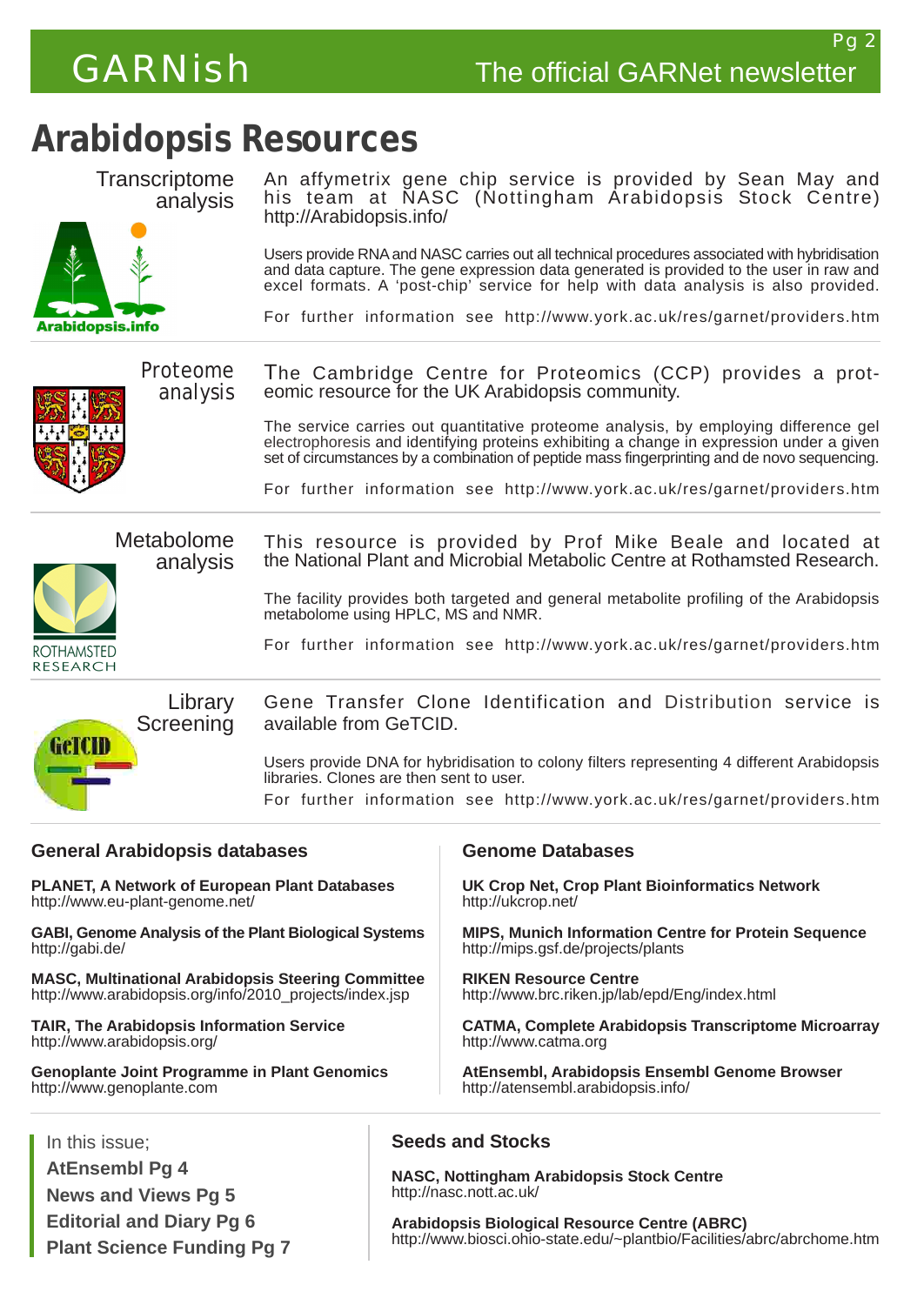# **Other Resources**

# **Proteomics and Metabolomics Facilities**

**Aberdeen Proteome Facility (UK)** <http://www.abdn.ac.uk/~mmb023/proteome/> Contact Dr.Phil Cash

**Technology Facility York University (UK)** <http://www.york.ac.uk/depts/biol/tf/index.htm>

**Sir Henry Wellcome Functional Genomics Facility (UK)** <http://www.gla.ac.uk/functionalgenomics>

**Structural Biology Centre at Imperial College (UK)** <http://www.ic-csb.ic.ac.uk/>

**Michael Barber Centre for Mass Spectrometery UMIST (UK)** <http://www2.umist.ac.uk/chemistry/cms/index.html>

Contact Dr. Isabel Rica Garcia

**John Innes Centre Metabolite Service (UK)** <http://www.jic.bbsrc.ac.uk/SERVICES/metabolomics/inde> x.htm Please note this is a small facility principally for JIC use

but very willing to help all.

**Biosytems Genomics (Netherlands)** <http://www.biosystemsgenomics.nl/>

**Havard Microchemistry and Proteomics facility (USA)** <http://mcb.harvard.edu/microchem/>

**Yale NHLBI Proteomics Centre (USA)** <http://info.med.yale.edu/nhlbi-proteomics/>

**Protein Facility Iowa State University (USA)** <http://www.biotech.iastate.edu/facilities/protein/>

**NRC Plant Biotechnology Institute (Canada)** <http://www.pbi.nrc.ca/en/research/massspec.htm>

**Australian Proteome Facility** <http://www.proteome.org.au/>

# **Yeast 2 Hybrid Facilities**

GABI-LAPP GABI, Large-scale Automated Plant Proteomics <http://www.molgen.mpg.de/~gabi/>

### **Libraries available from ABRC**

 Walker two hybrid libraries Generated from Nossen

 Kim & Theologis Two Hybrid cDNA libraries Generated from 3 day-old etiolated Columbia seedlings Horwitz and Ma Two-Hybrid cDNA libraries Generated from inflorescence meristem, floral meristem and floral buds

<http://www.biosci.ohio-state.edu/~plantbio/Facilities/> abrc/abrchome.htm

# In this issue;

**AtEnsembl Pg 4 News and Views Pg 5 Editorial and Diary Pg 6 Plant Science Funding Pg 7**

### **Microarray Facilities**

**Sir Henry Wellcome Functional Genomics Facility (UK)** <http://www.gla.ac.uk/functionalgenomics>

**JIC Genome Centre (UK)** <http://www.jicgenomelab.co.uk/>

**VIB MicroArray Facility (Belgium)** <http://www.microarrays.be/Home.htm>

**NIDDK Biotechnology Consortium (USA)** [http://info.med.yale.edu/wmkeck/dna\\_arrays.htm](http://info.med.yale.edu/wmkeck/dna_arrays.htm)

**CPG Workgroups (USA)** <http://www.plantgenomics.iastate.edu/microarray/>

**SUNY Stony Brook DNA Microarray Facility (USA)** <http://www.osa.sunysb.edu/udmf/>

**Penn Genomics Institute- Microarray facility (USA)** <http://www.genomics.upenn.edu/microarraycore/forms.htm>

**Arabidopsis Oligonucleotide Microarrays (USA)** <http://www.ag.arizona.edu/microarray/>

**SRC Microarray Facility (Australia)** <http://microarray.imb.uq.edu.au/index.html>

**The Centre for Applied Genomics (Canada)** <http://tcag.bioinfo.sickkids.on.ca/index.php?pagename=micr> oarray.php

# **Useful Micro Array Links**

# **At NASC**

**NASCArrays** Microarray database containing all of the data from NASC's affymetrix service. <http://affymetrix.arabidopsis.info/narrays/experimentbrowse.pl>

### **Affy watch**

The data from NASC's affymetrix service on CD's <http://affymetrix.arabidopsis.info/AffyWatch.html>

### **BioResearch**

A gateway to internet resources on gene expression profiling in a number of organisms <http://bioresearch.ac.uk/browse/mesh/C0752248L1408116.html>

### **At TAIR**

A wide range of resources and tools for Arabidopsis gene expression profiling <http://www.arabidopsis.org/info/expression/index.jsp>

# **ATTED**

Arabidopsis tissue specific expression database <http://www.atted.bio.titech.ac.jp>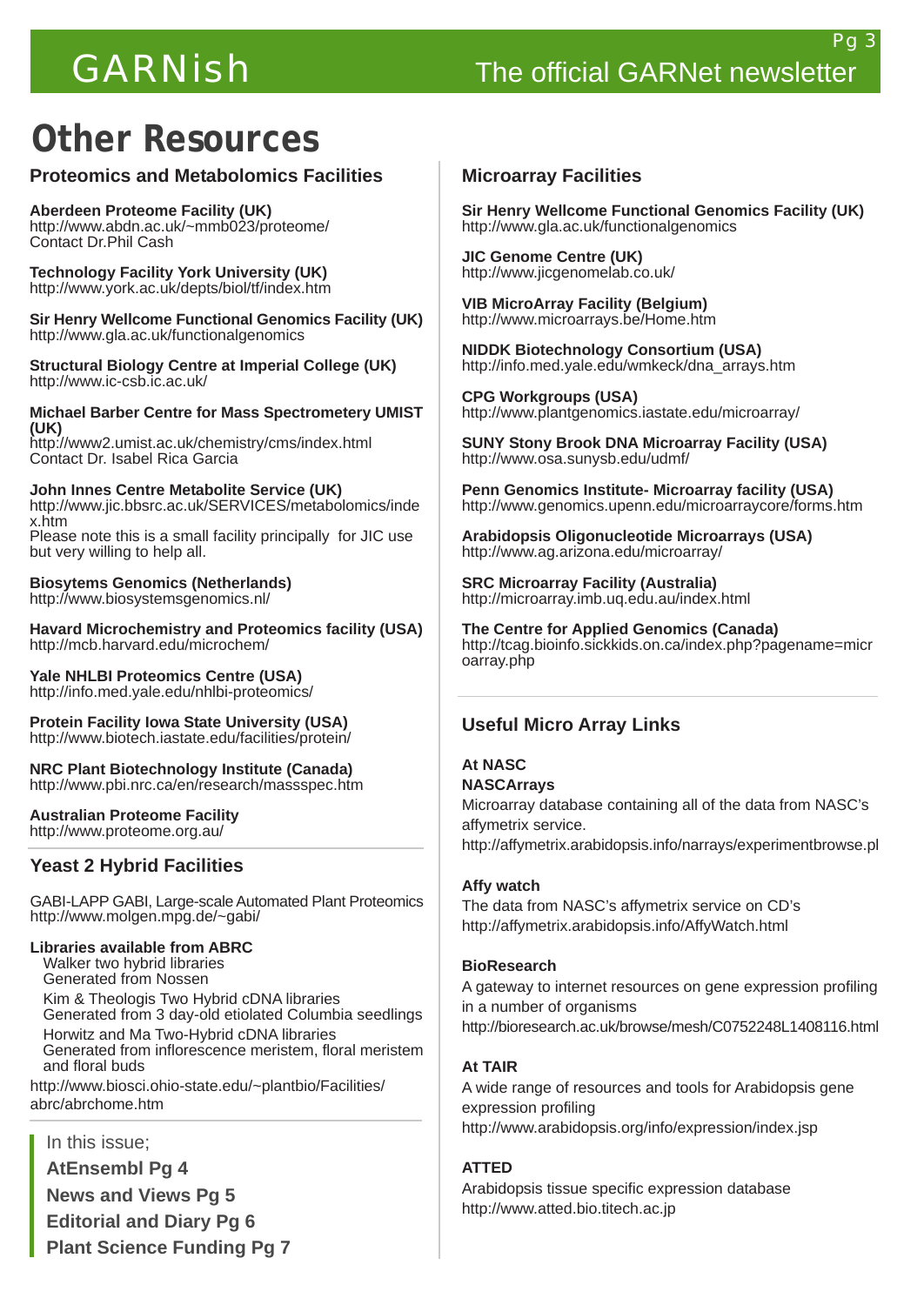# **AtEnsembl**

**AtEnsembl** is an Ensembl Arabidopsis thaliana genome browser developed at NASC. It is the product of a joint project between EMBL-EBI and the Sanger Institute and is freely available at [http://atensembl.arabidopsis.info.](http://atensembl.arabidopsis.info)

AtEnsembl aims to provide the most accurate and complete information about the Arabidopsis genome. To achieve this goal it supports both the TIGR and MIPS annotations and provides tools such as BLAST and SSAHA for the user to mine the data available.

AtEnsembl is an outstanding genomic resource and with future additions such as EnsMART, a powerful tool for data retrieval, as well as NASC services, such as insert watch, this will become an indispensable tool for any Arabidopsis researcher.

Zoom in to the base pair view to discover Arabidopsis and other plant proteins, CATMA probes, Affymetrix data and knockouts linked to the gene of interest.



*<http://atensembl.arabidopsis.info>*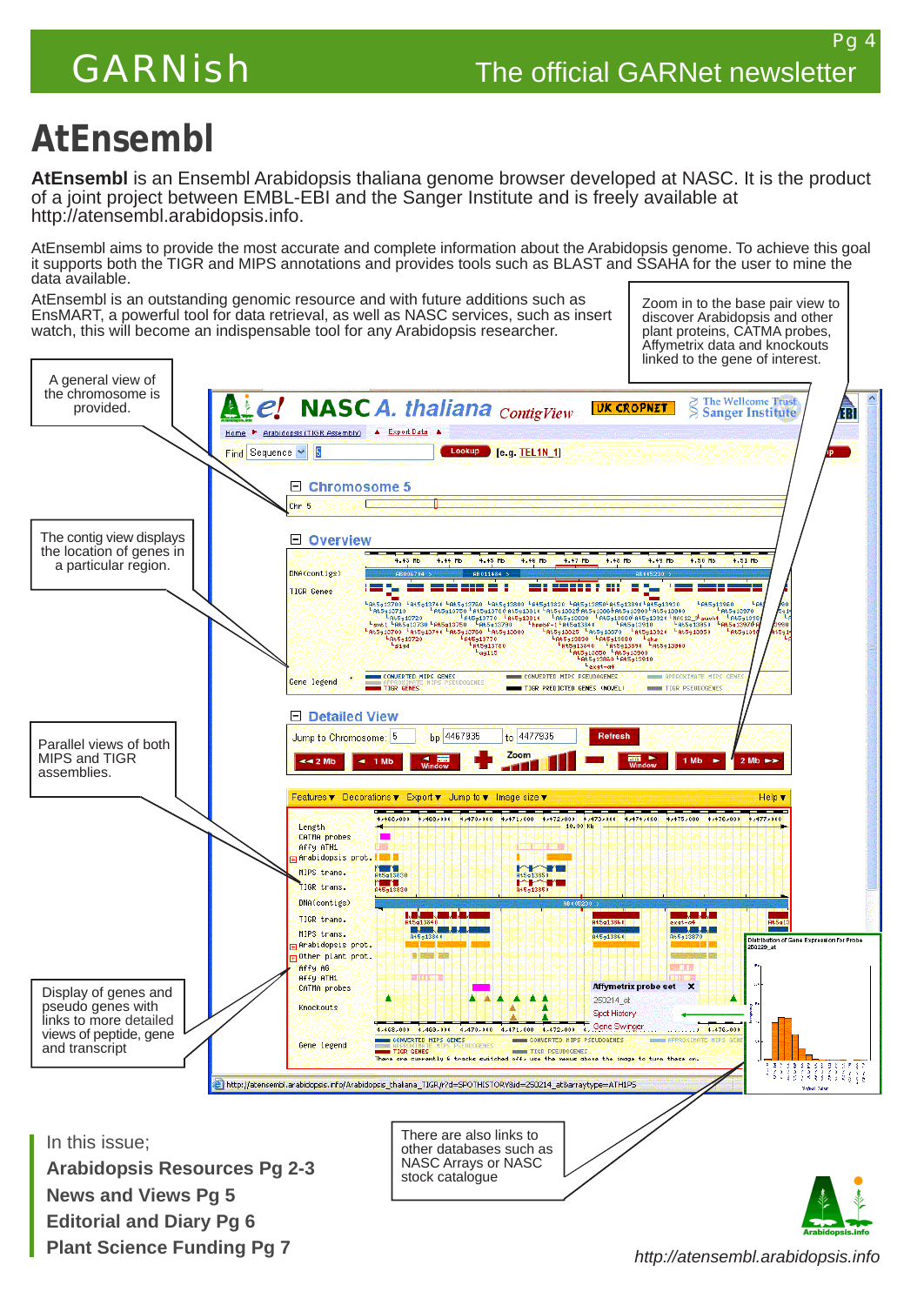# **News and Views**

European vision of plant genomics

The European Research Area Plant Genomics (ERA-PG) kicked off in January this year and has the ambition to further structure the plant genomics scientific and technological programmes in Europe. At present this is taking the form of interaction between the major funding agencies in each country to promote coordination and cooperation. However, the longer-term aim will be to try and consolidate funding for plant genomics across the EU in to one agency. Watch this space for updates.

# CATMA GSTs Now Available

The Complete Arabidopsis Transcriptome MicroArray (CATMA) consortium of European laboratories was set up to produce Gene-specific Sequence Tags (GSTs) covering most Arabidopsis genes for use in micro array experiment. <http://www.catma.org>

These GSTs are now available as PCR amplicons in a 96 well format from NASC for those of you wishing to make in house or targeted array sets. Alternatively slides spotted with 21,000 of these GST amplicons have been generated and are also available at NASC. <http://www.nasc.nott.ac.uk>



# Systematic RNAi silencing of Arabidopsis genes

The AGRIKOLA project (**A**rabidopsis **G**enomic **R**NA**i K**nock**o**ut **L**ine **A**nalysis) was set up in 2001 with the aims of generating a complete knock out of all Arabidopsis genes by cloning CATMA GSTs into hairpin RNA vectors.

<http://www.agrikola.org/>

Eventually these constructs will be distributed by NASC as *E. coli* strains carrying GST entry or expression Gateway clones, providing an excellent genomic resource for the community.



# '2025: A European Vision for Plant Genomics and Biotechnology' 1st step towards a European Plant Genomics and BioTechnology Platform -

EPSO and EuropaBio, in collaboration with the European Commission, assembled last year a group of stakeholders (the Genval Group) to draft a European vision for how plant genomics and biotechnology will look in 2025. This document marks the first step towards a European Plant BioTechnology Platform, as requested by the European Council in March 2003. It<br>will be published by Commissioner Busquin 24<sup>th</sup> June.

The Genval Group has also identified a Group of Personalities, who are invited to reflect upon this draft, provide comments, endorse and sign up to this vision.

The European Union is redoubling its efforts to forge a knowledge-based economy. This encompasses regional, national and European initiatives. At European level, new efforts - such as the proposed European Research Council to fund basic research and technology platforms to boost public and private RTD investment - are the topics of serious discussion.

'2025: A European Vision for Plant Genomics and Biotechnology' is the first step to help chart a responsible course for this vital sector. The platform will involve key stakeholders from research, industry, the farming community, regulatory bodies, consumer and environmental groups, as well as policy-makers.

They will develop a coherent strategic research agenda and detailed action plan by end of 2004. Implementation of the action plan will help to reverse the recent deterioration of the EU plant biotechnology research and industry base, which poses a severe challenge for the long term competitiveness of the European agri-food sector and which is the basis for the €600 billiona-year food and drinks sector.

This initiative aims to provide a fresh impetus for plant science and a bio-based economy in Europe.

**Karin Metzlaff**, European Plant Science Organisation (EPSO), member of the Genval Group <http://www.epsoweb.org/catalog/TP/index.htm> Karin.Metzlaff@psb.ugent.be



In this issue; **Arabidopsis Resources Pg 2-3 AtEnsembl Pg 4 Editorial and Diary Pg 6 Plant Science Funding Pg 7**

# Glossary of Terms

EuropaBio:- The European Association for Bioindustries

Technology Platform:- Mechanism to bring together all interested parties to develop a strategy to address a specific challenge

RTD:- Research and Technology Development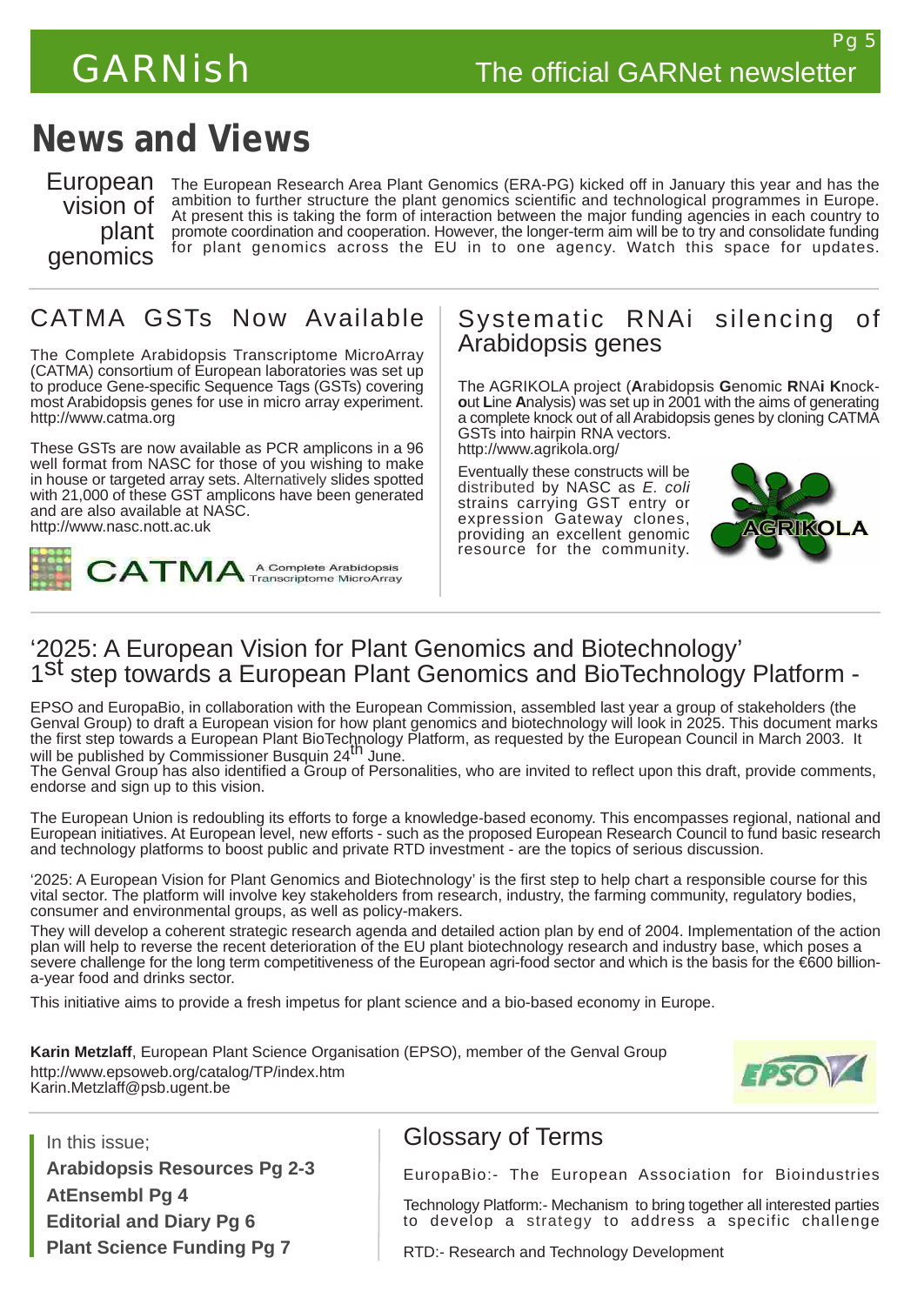# **Editorial** by Professor Andrew J Millar



As BBSRC's funding moves from "functional genomics" to "systems biology", GARNet's focus is also changing. The resources funded under GARNet's first grant are on line, including data from the proteomics and metabolomics projects, the arrival of the last tagged lines and the release of arrays carrying the CATMA GST probes, from NASC.

We're now faced with a wide choice of service providers for functional genomics assays, so Ruth has collated a selection of services that are happy to process samples from the UK Arabidopsis community. Have you had good or bad experiences of these facilities? Please let us know, by email to Ruth (R.M.Bastow@warwick.ac.uk)

Systems biology will need all of the functional genomics approaches that we know, together with the physics and engineering to develop new assays, the computer science, statistics and mathematics to assemble and understand the data. Which new resources would you like to see in this area, or can you offer a new service? One proposal is to provide shared licenses for bioinformatics software, such as GeneSpring, to the GARNet community, together with a database of all the publicly-available Affymetrix data from NASC and TAIR.

Shared, community resources are one of the strengths of UK Arabidopsis research and new resources start from your input and ideas, so contact Ruth or one of the advisory committee members, and join us at the GARNet meeting in Leicester.

We'll see you there! Andrew

# Diary

**15th International Conference on Arabidopsis** Berlin, Germany 11-14 July 2004 <http://www.arabidopsis2004.de/>

# **BioScience 2004**

Glasgow, UK 18 - 21 July 2004 <http://www.bioscience.org>

### **Plant Molecular Biology Gordon Conference**

Plymouth, New Hampshire, US 18 - 23 July 2004 <http://www.grc.org/programs/2004/plantmol.htm>

### **ASPB - Plant Biology 2004**

Orlando, Florida, USA 22-28 July 2004 <http://www.aspb.org/meetings/pb-2004/>

# **14th Congress of Federation of European**

**Societies of Plant Biology** (FESPB) Cracow, Poland 23 - 27 August 2004 <http://www.zfr-pan.krakow.pl/konf/>

### **EuroScience Open Forum 2004**

Stockholm, Sweden 25-28 August 2004 <http://www.esof2004.org/>

### **5 th GARNet meeting with UK-BRC Leicester, UK 1-2 September 2004 <http://garnet.arabidosis.org.uk>**

**3 rd Plant Genomics European Meeting (Plant GEMs)** Lyon, France 22-25 September 2004 <http://www.plant-gems.org>

If you would like to advertise your meeting in the next issue of GARNish please contact Ruth Bastow R.M.Bastow@warwick.ac.uk

In this issue;

**Arabidopsis Resources Pg 2-3 AtEnsembl Pg 4 News and Views Pg 5 Plant Science Funding Pg 7**

### **PLANET: A Network of European Plant Databases**



### **What is it?**

PlaNet is a distributed, shared effort among both bioinformatics groups and plant molecular biologists to establish a high level plant genome database for the systematic exploration of Arabidopsis and other plants.

PlaNet has developed the infrastructure and data sources to capture plant-related information into a comprehensive and integrated platform, which brings together data from various European partners.

### **Who is involved?**

- •Nottingham Arabidopsis Stock Centre (NASC), Nottingham, Great Britain
- •Institute for Bioinformatics (MIPS), Neuherberg, Germany
- •Flanders Interuniversity Institute for Biotechnology (VIB),Gent, Belgium
- •Genoplante-Info, Evry, France
- •John-Innes-Centre, Norwich, Great Britain
- •Plant Research International (PRI), Wageningen, Netherlands
- •Centro Nacional de Biotecnología Madrid (CNB), Spain

### **How?**

PlaNet's aims have been realized with BioMOBY [\(http://www.biomoby.org](http://www.biomoby.org)), a protocol for the discovery and distribution of biological data through webservices. While the knowledge is centralized, the data is maintained at its primary source without the need for warehousing. Thereby, the most current data is always at hand.

**Where can I get more information?** <http://www.eu-plant-genome.net/> Written by Beatrice Shildknecht (NASC)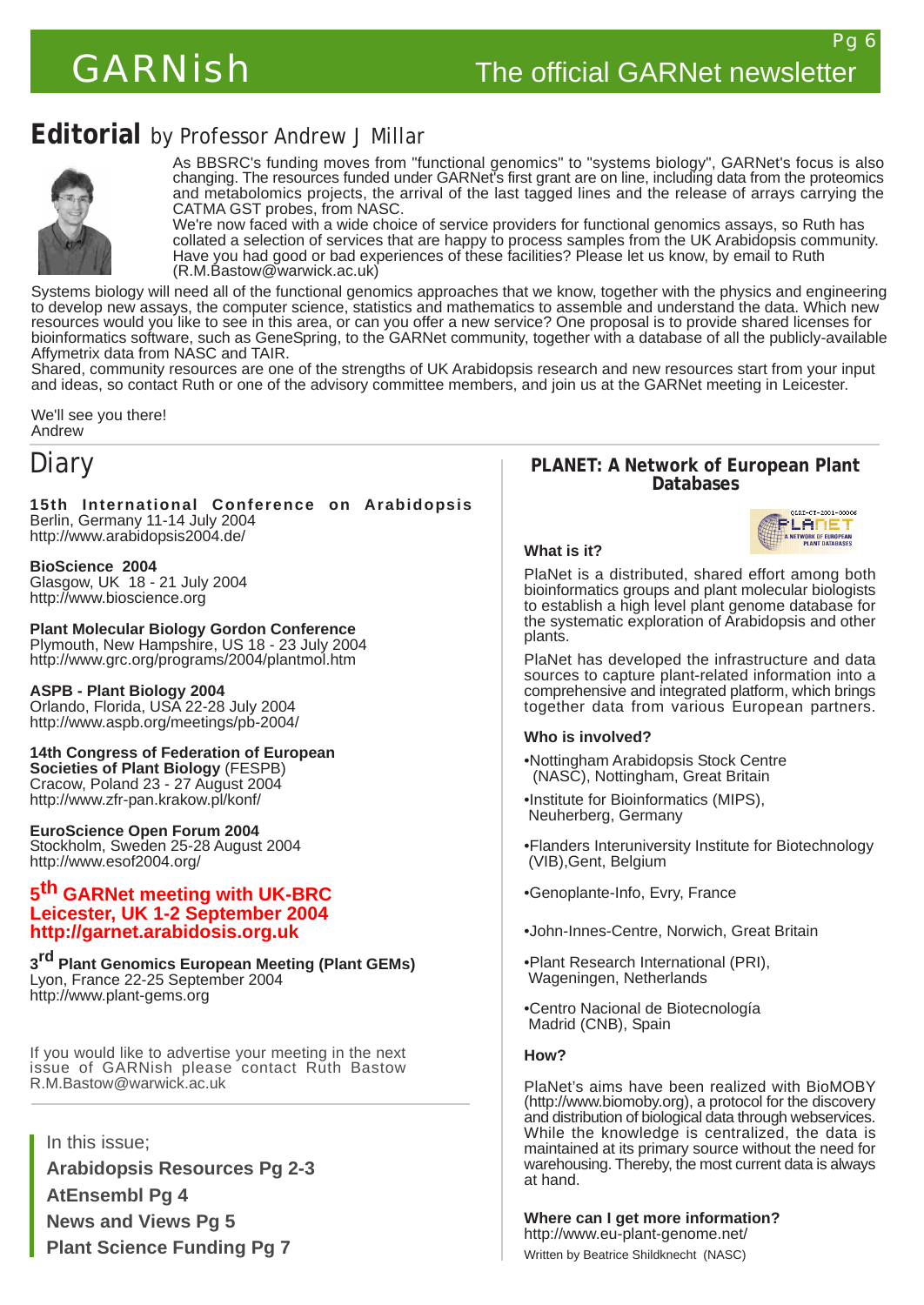# **Funding of UK Plant and Crop Science**

**A review of BBSRC funded research relevant to crop science was produced in May this year [\(http://www.bbsrc.ac.uk/news/reports/crop\\_sci\\_review12\\_05\\_04.htm](http://www.bbsrc.ac.uk/news/reports/crop_sci_review12_05_04.html)l). The report states that in the 2002-2003 funding period a staggering total of £123,504,000 was spent on crop and plant research in the UK. Over 50% of this total is accounted for by funding from the BBSRC with Defra and SEERAD accounting for 21% and 13% respectively. In terms of plant species Arabidopsis dominates accounting for 30% of plant science funding in 2002-03 with wheat being the next major species accounting for 10%.**

To ensure that the information and skills, gained from this large amount of Arabidopsis research, can be effectively transferred to practical application in crops, the BBSRC has pledged to increase the proportion of the basic plant science budget that addresses the knowledge transfer from plant to crop science whilst maintaining the current level of support for basic plant science. However, the BBSRC's report does indicate that in order to ensure translation from model to crops, crop science should actively drive the research agenda.

The map opposite depicts the location of plant research groups in mainland Britain. At least 170 groups carry out Arabidopsis research (as indicated by BBSRC grants) and 70 % of these are located within Universities. The majority of crop research occurs in the BBSRC funded institutes of Rothamsted, IGER, JIC, HRI and Scottish Crop Research Institute. This is clearly illustrated by the fact that over 50% of crop science is funded via core strategic grants to BBSRC sponsored institutes.

The BBSRC hopes to encourage more universities to carry out crop research by seeking grants that exploit genomic information obtained from model species such as Arabidopsis. To support this there will be financial incentives for collaboration with institutes and longer-term grants to provide a realistic and productive timeframe for crop research. To help promote and focus responsive funding in crop science the report proposes a single committee that would be responsible for assessing crop research and grant applications. The formation of this committee could however split plant science from crop research. It has therefore been suggested that either this new committee has overlapping membership with the current plant and microbial science committee, or that plant science is moved into this new committee.

In this issue; **Arabidopsis Resources Pg 2-3 AtEnsembl Pg 4 News and Views Pg 5 Editorial and Diary Pg 6**



This map was produced from web based data. If you note that a research group has been ommited please contact Ruth Bastow (R.M.Bastow@warwick.ac.uk) so this error can be corrected.